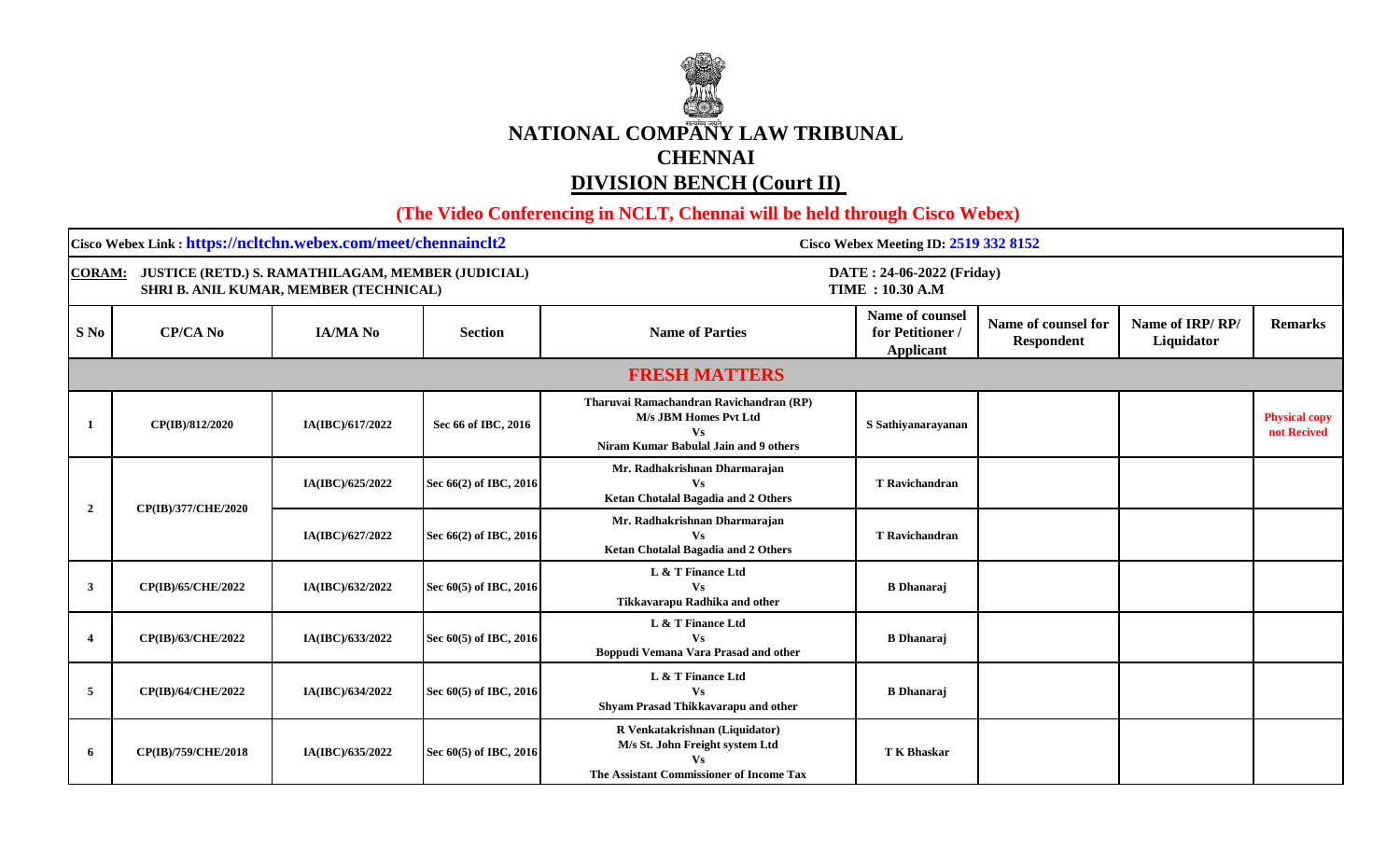|            | <b>PRIORTY LIST</b>       |                                  |                                                               |                                                                                                        |                      |                           |  |  |  |
|------------|---------------------------|----------------------------------|---------------------------------------------------------------|--------------------------------------------------------------------------------------------------------|----------------------|---------------------------|--|--|--|
|            | CP(IB)/28/CHE/2022        |                                  | Sec 7 Rule 4 of IBC,<br>2016                                  | L & T Fiannce Ltd<br>Vs<br><b>Virgo Properties Pvt Ltd</b>                                             | <b>Gaurav Dudeja</b> | Sai Sudarshan             |  |  |  |
| <b>101</b> |                           | IA(IBC)/350(CHE)2022             | Sec 8 of Arbitration<br>$R/w$ 11 of NCLT<br><b>Rules 2016</b> | <b>Virgo Properties Pvt Ltd</b><br><b>Vs</b><br>L & T Finance Ltd                                      | Sai Sudarshan        | <b>Gaurav Dudeja</b>      |  |  |  |
| 102        | CP(IB)/29/CHE/2022        |                                  | Sec 7 Rule 4 of IBC,<br>2016                                  | Rajkumar Mandhani<br><b>Vs</b><br>Anaushka Commodities Pvt Ltd                                         | Ravathimanivannan    | <b>Sri Ganesh</b>         |  |  |  |
| 103        | CP(IB)/40(CHE)/2021       |                                  | Sec 7 Rule 4 of IBC,<br>2016                                  | <b>Edelweiss Asset Reconstruction Comp Ltd</b><br><b>VS</b><br><b>Digital Accelerator Ltd</b>          | Rangasayee           | <b>S Harish Kumar</b>     |  |  |  |
| 104        | CP(IB)/306(CHE)2021       | $\overbrace{\phantom{12322111}}$ | Sec 7 Rule 4 of IBC,<br>2016                                  | <b>State Bank of India</b><br>Vs<br>Arjun Pulp and Paper India Pvt Ltd                                 | <b>ML</b> Ganesh     | Rohan Rajasekaran         |  |  |  |
| 105        | CP(IB)/52(CHE)2022        | $\overline{\phantom{0}}$         | Sec 7 Rule 4 of IBC,<br>2016                                  | <b>Union Bank of India</b><br><b>Vs</b><br>Devas Engineering System Pvt Ltd                            | V Adhivarahan        | Sugumar                   |  |  |  |
| 106        | CP(IB)/60(CHE)2022        |                                  | Sec 7 Rule 4 of IBC,<br>2016                                  | <b>Sri Ambey Investment and Others</b><br>Vs<br><b>Poomali Housing Pvt Ltd</b>                         | <b>Srenik S Jain</b> | <b>Malar Mannan</b>       |  |  |  |
| 107        | CP(IB)/66(CHE)2022        |                                  | Sec 7 Rule 4 of IBC,<br>2016                                  | <b>DBS Bank India Ltd</b><br>Vs<br><b>NTL India Pvt Ltd</b>                                            | Parthasarathy        |                           |  |  |  |
| 108        | CP(IB)/72/CHE/2022        | $\overbrace{\phantom{12322111}}$ | Sec 7 Rule 4 of IBC,<br>2016                                  | J Hotels Pvt Ltd<br>Vs<br><b>Ferdous Hotels Pvt Ltd</b>                                                | Revathi Manivannan   | Natarajan                 |  |  |  |
| 109        | <b>CP(IB)/6(CHE)2022</b>  |                                  | Sec 9 Rule 6 of IBC,<br>2016                                  | <b>Cu-Built Enginees Pvt Ltd</b><br><b>Vs</b><br><b>BGR Boilers Pvt Ltd</b>                            | V K Gupta            | <b>Prasanth Gopal</b>     |  |  |  |
| <b>110</b> | CP(IB)/10(CHE)2022        | $\overline{\phantom{0}}$         | Sec 9 Rule 6 of IBC,<br>2016                                  | <b>Saravanan Esther Vimala</b><br><b>Vs</b><br>Samhan Constructions & Electric Company (India) Pvt Ltd | <b>E K Kumaresan</b> | <b>Prabhu Mukund</b>      |  |  |  |
| 111        | CP(IB)/31/CHE/2022        | $\overline{\phantom{0}}$         | Sec 9 Rule 6 of IBC.<br>2016                                  | <b>STS Automotive Window</b><br>Vs.<br><b>Ariflow Equipments India Pvt Ltd</b>                         | Venkatesh Dayananda  | <b>Shasank Srinivasan</b> |  |  |  |
| 112        | <b>CP(IB)/54(CHE)2022</b> |                                  | Sec 9 Rule 6 of IBC,<br>2016                                  | Galaxy Infra & Engineering Pvt Ltd<br>Vs<br><b>Shriram EPC Ltd</b>                                     | Shubharanjani Ananth | Dev Eshwar                |  |  |  |
| 113        | CP(IB)/56(CHE)2022        |                                  | Sec 9 Rule 6 of IBC,<br>2016                                  | <b>JMC Projects India Ltd</b><br><b>Vs</b><br><b>Cethar Constructions Ltd</b>                          | Harini Subramani     |                           |  |  |  |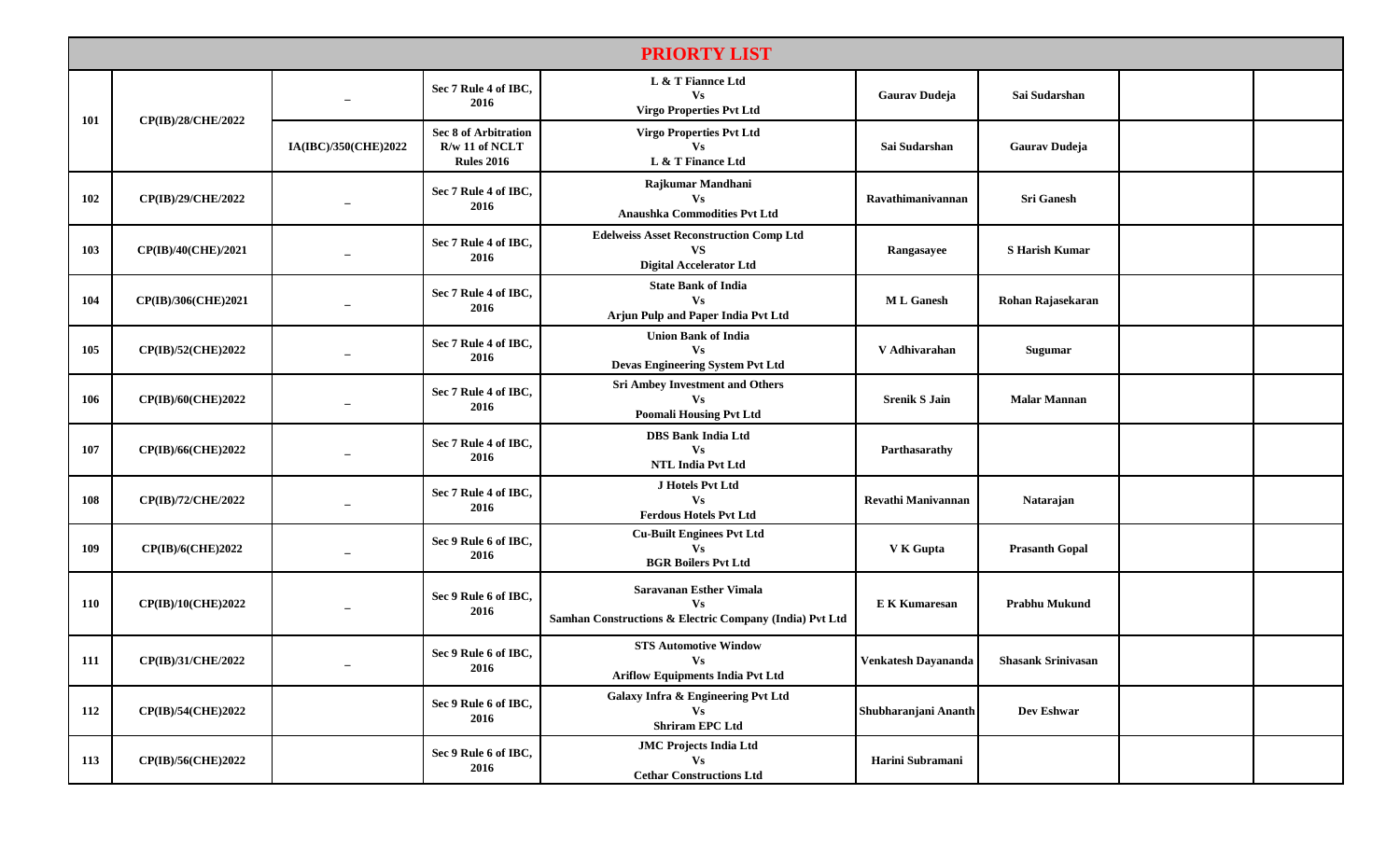| 114        | CP(IB)/74/CHE/2022  | $\overline{\phantom{0}}$     | Sec 9 Rule 6 of IBC,<br>2016                                        | Transtar Handling & Warehousing Co.<br><b>Vs</b><br><b>Ennore Cargo Container Terminal Pvt Ltd</b>      | <b>Shivam Sharma</b>                | Raja Sundar           |  |
|------------|---------------------|------------------------------|---------------------------------------------------------------------|---------------------------------------------------------------------------------------------------------|-------------------------------------|-----------------------|--|
| 115        | CP(IB)/76/CHE/2022  |                              | Sec 9 Rule 6 of IBC,<br>2016                                        | <b>KMP Spinners Pvt Ltd</b><br>$\mathbf{V}\mathbf{s}$<br>Vanipriya Textiles Pvt Ltd                     | Pranava Charan                      | Manoj Kumar           |  |
| 116        | CP(IB)/78/CHE/2022  | $\overline{\phantom{m}}$     | Sec 9 Rule 6 of IBC,<br>2016                                        | <b>Aegis Power Solutions Pvt Ltd</b><br>Vs<br><b>Refex Energy Ltd</b>                                   | <b>Iswar Mohapatra</b>              |                       |  |
| 117        | CP(IB)/198(CHE)2021 | $\overline{\phantom{0}}$     | Sec 9 Rule 6 of IBC,<br>2016                                        | <b>Madras Chemicals &amp; Polymers</b><br><b>VS</b><br><b>Floking Pipes Pvt Ltd</b>                     | T Ravichandran                      | Niranjan Rajagopalan  |  |
| 118        | CP(IB)/304(CHE)2021 |                              | Sec 9 Rule 6 of IBC,<br>2016                                        | A.S.Construction<br><b>Vs</b><br>VA Tech Wabag Ltd                                                      | Swarnam J<br>Rajagopalan            | Neeraj Kumar          |  |
| 119        | CP(IB)/226(CHE)2021 |                              | Sec 95(1) of IBC, 2016                                              | <b>State Bank of India</b><br><b>VS</b><br>Vijayaraj Surana                                             | <b>ML</b> Ganesh                    | Guruprasath           |  |
| <b>120</b> | CP(IB)/259(CHE)2021 |                              | Sec 95(1) of IBC 2016                                               | LICHFL Trustee Company Pvt Ltd & Another<br><b>VS</b><br><b>B</b> Anand Kumar                           | <b>Vinodh Kumar</b>                 | Avinash Krishnan Ravi |  |
| 121        | CP(IB)/260(CHE)2021 |                              | Sec 95(1) of IBC 2016                                               | <b>LICHFL Trustee Company Pvt Ltd &amp; Another</b><br><b>VS</b><br><b>B Kamlesh Kumar</b>              | <b>Vinodh Kumar</b>                 | Avinash Krishnan Ravi |  |
| 122        | CP(IB)/261(CHE)2021 |                              | Sec 95(1) of IBC 2016                                               | <b>LICHFL Trustee Company Pvt Ltd &amp; Another</b><br><b>VS</b><br>Rekha                               | <b>Vinodh Kumar</b>                 | Avinash Krishnan Ravi |  |
| 123        | CP(IB)/262(CHE)2021 |                              | Sec 95(1) of IBC 2016                                               | <b>LICHFL Trustee Company Pvt Ltd &amp; Another</b><br><b>VS</b><br><b>Nirmal Kumar</b>                 | Vinodh Kumar                        | Avinash Krishnan Ravi |  |
|            |                     |                              |                                                                     | <b>ORDINARY LIST</b>                                                                                    |                                     |                       |  |
| 201        | IBA/1183/2019       | <b>RST.A(IBC)/6 CHE/2022</b> | Sec $60(5)$ of IBC,<br>2016 R/w Rule 11 of<br>NCLT Rules, 2016      | <b>Ashok Kumar Todi</b><br>$\mathbf{V}\mathbf{s}$<br><b>Goms Electricals Pvt Ltd</b>                    | SampathKumar &<br><b>Associates</b> |                       |  |
| 202        | IBA/889/2019        | IA(IBC)/1183/CHE/2021        | Sec 49 & 66 of IBC<br>2016 R/w Rule 11 of<br><b>NCLT Rules 2016</b> | N Kumar (RP)<br>M/s Sheltrex Developers Pvt Ltd<br><b>VS</b><br><b>JBR Interio Technologies Pvt Ltd</b> | Avinash Krishnan Ravi               | <b>B</b> Dhanaraj R1  |  |
| 203        | IBA/332/2019        | IA(IBC)/448(CHE)2022         | Sec 60(5) of IBC, 2016                                              | Ashok Seshadri (Liquidator)<br>R A Samy Trading Pvt Ltd                                                 | Ashok Seshadri                      |                       |  |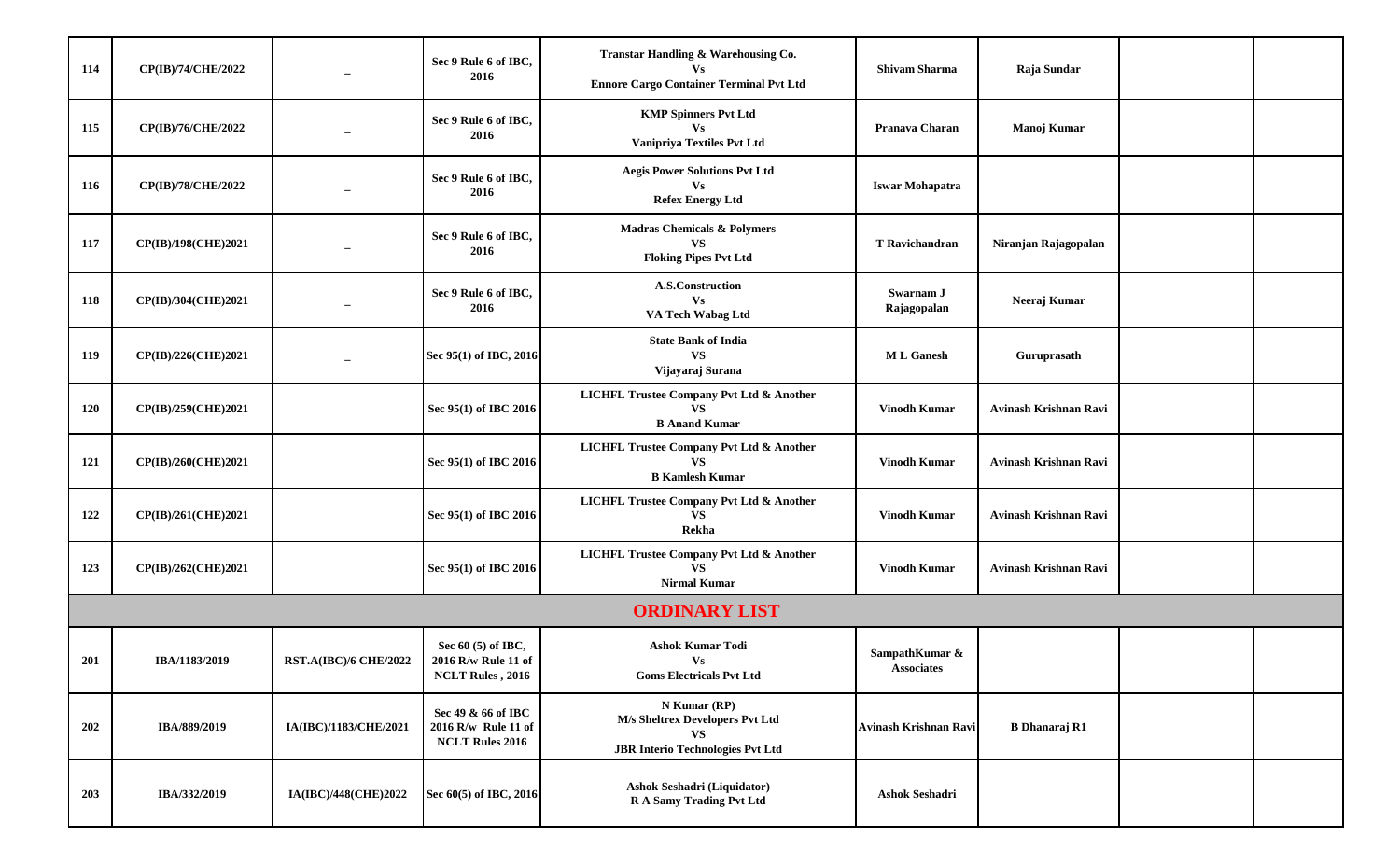|     | IN THE MATTER OF THE JEYPORE SUGAR CO LTD |                                          |                                                                                                        |                                                                                                                                                               |                                  |                     |  |  |  |
|-----|-------------------------------------------|------------------------------------------|--------------------------------------------------------------------------------------------------------|---------------------------------------------------------------------------------------------------------------------------------------------------------------|----------------------------------|---------------------|--|--|--|
|     | CP/1307/IB/2018                           | IA/70(CHE)/2021<br>IN<br>IA/1155/IB/2020 | Sec 60 (5) of IBC,<br>2016                                                                             | V Venkata Sivakumar<br>M/s The Jeypore Sugar Co Ltd<br>VS.<br>Agastheswara Rao & 10 Others                                                                    | V Venkata Sivakumar              |                     |  |  |  |
|     |                                           | IA(IBC)/200(CHE)/2022                    | Sec 60 (5) of IBC,<br>2016 R/w Rule 11 of<br><b>NCLT Rules 2016</b>                                    | V Venkata Sivakumar(Liquidator)<br>The Jeypore Sugar Co Ltd<br><b>Vs</b><br>The Commissioner Employees Provident fund Organization &<br>Another               | V Venkata Sivakumar              |                     |  |  |  |
|     |                                           | IA(IBC)/492(CHE)2022                     | Rule 11 of NCLT<br><b>Rules, 2016</b>                                                                  | <b>Shri Hrushikesh Mishra</b><br>(Special Commissioner of CT & GST)(Revenue) and other<br>Vs<br>V Venkata Sivakumar (Liquidator)<br>M/s Jeypore Sugar Co. Ltd | <b>Sidharth Shankar</b><br>Padhy |                     |  |  |  |
|     |                                           | IA/1156/IB/2020                          | Sec 33(2)(d) of IBC,<br>2016                                                                           | <b>IDBI</b> Bank Ltd<br><b>VS</b><br>V Venkata Sivakumar<br>M/s The Jeypore Sugar Co Ltd                                                                      | Varun Srinivasan                 | V.Venkata Sivakumar |  |  |  |
|     |                                           | IA/1280/IB/2020                          | Sec $60(5)$ & $35(n)$ of<br><b>IBC, 2016</b>                                                           | V Venkata Sivakumar<br>M/s The Jeypore Sugar Co Ltd                                                                                                           | V Venkata Sivakumar              |                     |  |  |  |
|     |                                           | IA/1158/IB/2020<br>IN<br>CA/816/CAA/2020 | Rule 11 of NCLT<br><b>Rules, 2016</b>                                                                  | V Venkata Sivakumar<br>M/s The Jeypore Sugar Co Ltd                                                                                                           | V. Venkata Sivakumar             |                     |  |  |  |
|     |                                           | CA/816/CAA/2020                          | Sec 230-232 of CA,<br>2013                                                                             | V Venkata Sivakumar<br>M/s The Jeypore Sugar Co Ltd                                                                                                           | V.Venkata Sivakumar              |                     |  |  |  |
| 204 |                                           | IA/820/IB/2020<br>IN<br>IA/819/IB/2020   | Sec 60 (5) of IBC,<br>2016                                                                             | Aaria Projects Ltd<br><b>VS</b><br>V Venkata Sivakumar<br>M/s The Jeypore Sugar Co Ltd                                                                        | <b>Ashwin Shanbhag</b>           | V Venkata Sivakumar |  |  |  |
|     |                                           | IA/78(CHE)/2021                          | Sec 60 (5) of IBC,<br>2016                                                                             | Aaria Projects Ltd<br><b>VS</b><br>V Venkata Sivakumar<br>M/s The Jeypore Sugar Co Ltd                                                                        | <b>Ashwin Shanbhag</b>           | V Venkata Sivakumar |  |  |  |
|     |                                           | IA/393/IB/2020                           | Sec 60 (5) Of IBC,<br>2016                                                                             | V Venkata Sivakumar<br>M/s The Jeypore Sugar Co Ltd<br><b>VS</b><br><b>IDBI Bank Ltd &amp; Ors</b>                                                            | V Venkata Sivakumar              | S.Sathyanarayanan   |  |  |  |
|     |                                           | IA/860/IB/2020                           | Sec 33(2)(d) of LR,<br>2016 R/w Sec 60(5) of<br><b>IBC, 2016 Rw Rule 11</b><br><b>NCLT Rules, 2016</b> | V Venkata Sivakumar<br>M/s The Jeypore Sugar Co Ltd<br><b>VS</b><br>Vidhi Vinayak Metals Pvt Ltd                                                              | V Venkata Sivakumar              | S.Sathyanarayanan   |  |  |  |